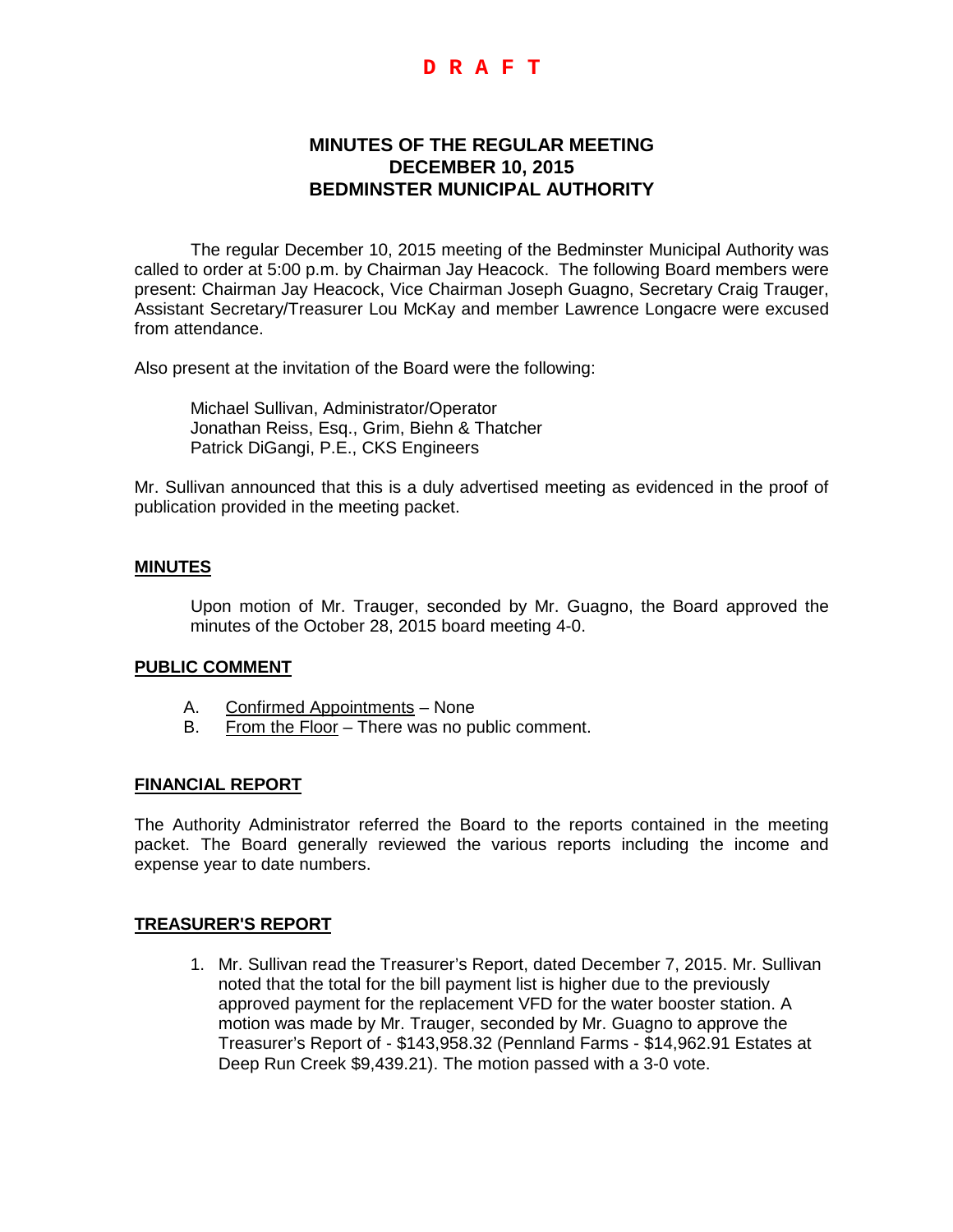Since the December 24, 2015 Authority Board meeting has been cancelled, Mr. Trauger moved to authorize two Board members to review and sign the month end checks for December. Mr. Guagno seconded the motion which passed unanimously. Mr. Sullivan will include these items in a separate bill payment list at the January 28, 2016 to be ratified by the entire Board.

## **SOLICITOR'S REPORT**

### **Authority Business**

Mr. Reiss referred the Board to his written report.

#### **Developments**

Mr. Reiss referred the Board to his written report.

### **ENGINEER'S REPORT**

#### **Authority Projects**

The Authority's Engineer generally reviewed the projects within the written engineering report.

**Stonebridge I&I Project** – Mr. DiGangi provided an update to the Board on the project. He noted that he recently met with the Board of Supervisors to provide information related to the project.

#### **Developments**

Mr. DiGangi reviewed his report with the Board.

**Operations Report –** Mr. Sullivan referred the Board to the written reports contained in the meeting packet. He informed the Board that the previously approved purchase of the Variable Frequency Drive for the water booster station has been reviewed by Mr. Guagno and the unit has been ordered. The delivery is expected in six to eight weeks.

Mr. Sullivan also reported that there were two water service line leaks and a sewer blockage on Wigton Circle that were unrelated to the recent construction.

#### **AUTHORITY REPORT**

### **General Matters/Administrative/Operations/**

Mr. Sullivan reported there is no new business to discuss.